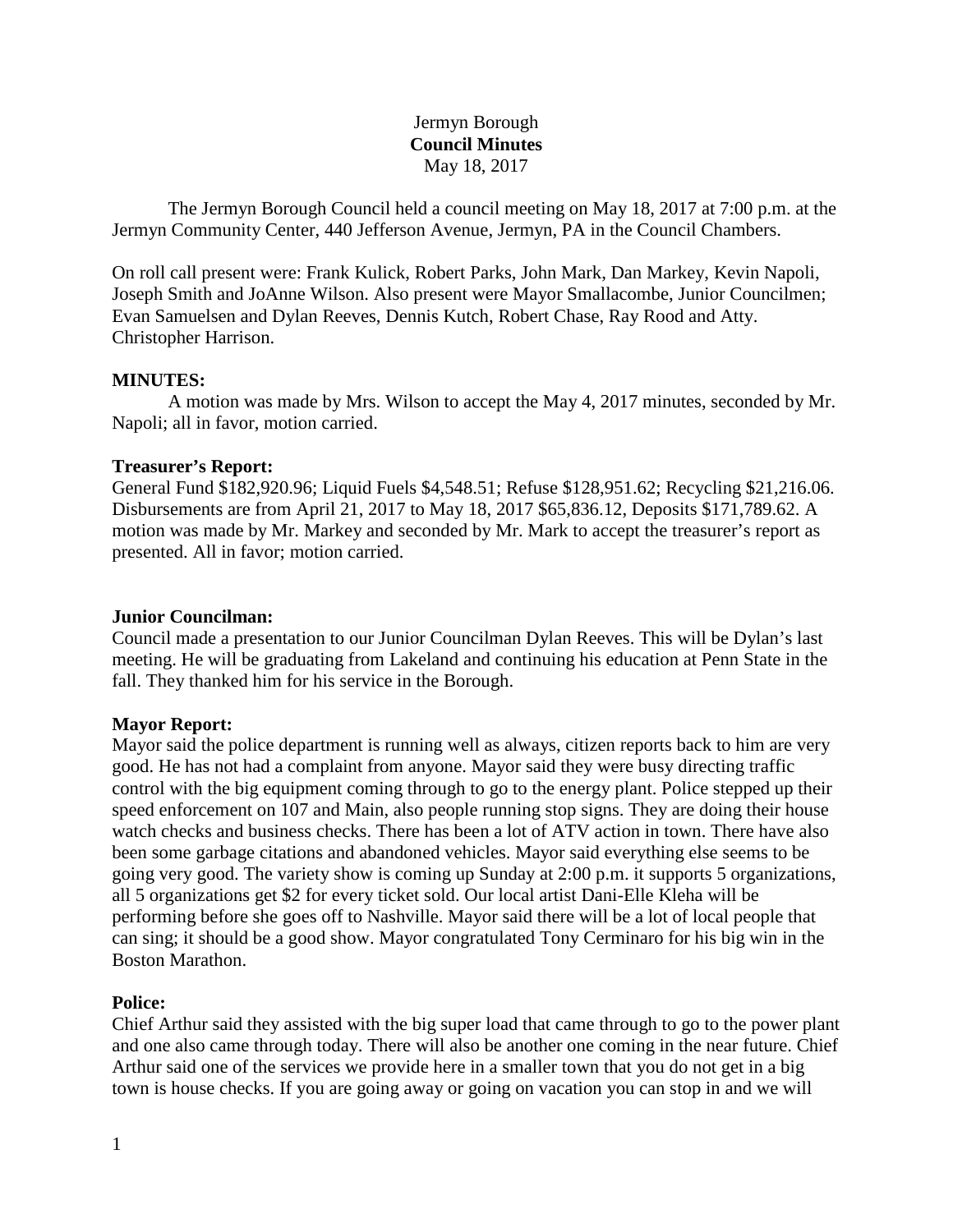take your emergency contacts and address and we will check on your house multiple times a day. It is a good service you get from a small town. Chief Arthur said we ask the parents for the kids with the ATV's have to get them in control. They are doing what they can to enforce them as much as they could. There has been bear reports in town, it is now the time they are coming out and going through garbage. Chief Arthur asks that you secure your garbage and give the police a call when you spot a bear. When we build up several bear complaints, the Game Commission will take action and put a trap someplace in the area. If there are bears tearing up stuff and no one reports it then no one knows and we cannot take care of the problem. It is the summertime and more kids will be out, we ask everyone if they see kids that are out and up to something please give the police a call and they will check on it. We also have the curfew ordinance, if anyone sees kids out late at night; please call and we will take care of the issue. Chief Arthur said in the past week or so we had lot of property turned in that people found, cell phones and other items that have not been reported. He asks if residents lose their phone or wallet, call in and see if we have it.

# **Fire Chief:**

Mr. Rood asked said they bring the loads to the power plant through it causes problems for the fire dept. too and for the mutual aid companies that come in and help us during the day. They block traffic up and it would be nice if we knew about it. He did not know about the load coming through today. Mr. Rood said we need to be notified so we can make arrangements with other fire companies. We will not be able to get anything through if we are not notified. Chief Arthur said last time we were never notified they were coming down and we complained to the actual moving company that they need to notify us. Today he found out when they were at Rushbrook and Jefferson. Mr. Rood said he talked to comm. Center and they did not know anything about it. Mr. Kutch said he is working with the two companies at the power plant and he can speak to the traffic manager so they can notify the police. If the police are notified they can notify the fire department and the ambulance. Mr. Rood said they blocked all of Rushbrook going up almost from the Windsor to Bednash's. Mr. Rood said we should know their travel route and times because we use 107 to go out to fires in the country.

## **Zoning:**

Mr. Chase said he has had a lot of permits lately. He did about 17 so far this year. There have been a lot of sheds, decks, pools and fences. He had a complaint about some work being done, he checked on it and it is something that does not require a permit. He said just because someone is working on their house it does not mean they need a permit for example, patio, landscaping and gardening. There has been a lot of complaints about signs; the political signs. The end of Jefferson and Rushbrook there was a large sign placed. He has had several phone calls and he stopped and talked to the owner and the owner said someone else put it in his yard. The sign was moved. Mr. Chase said not to put political signs on Borough property. He asks whoever put the signs up please take them down. There has also been signs put on telephone poles, he contacted them and told them to take them down.

Mr. Markey said there was a resident who complained of noise pollution regarding the Verizon building. Mr. Chase said there are two issues with noise, what happens is if something is running periodically it shouldn't be heard from the property lines. Also a decimal level equivalence it cannot maximize. Mr. Chase asked Mr. Kutch if they had audible meters. Mr. Markey asked if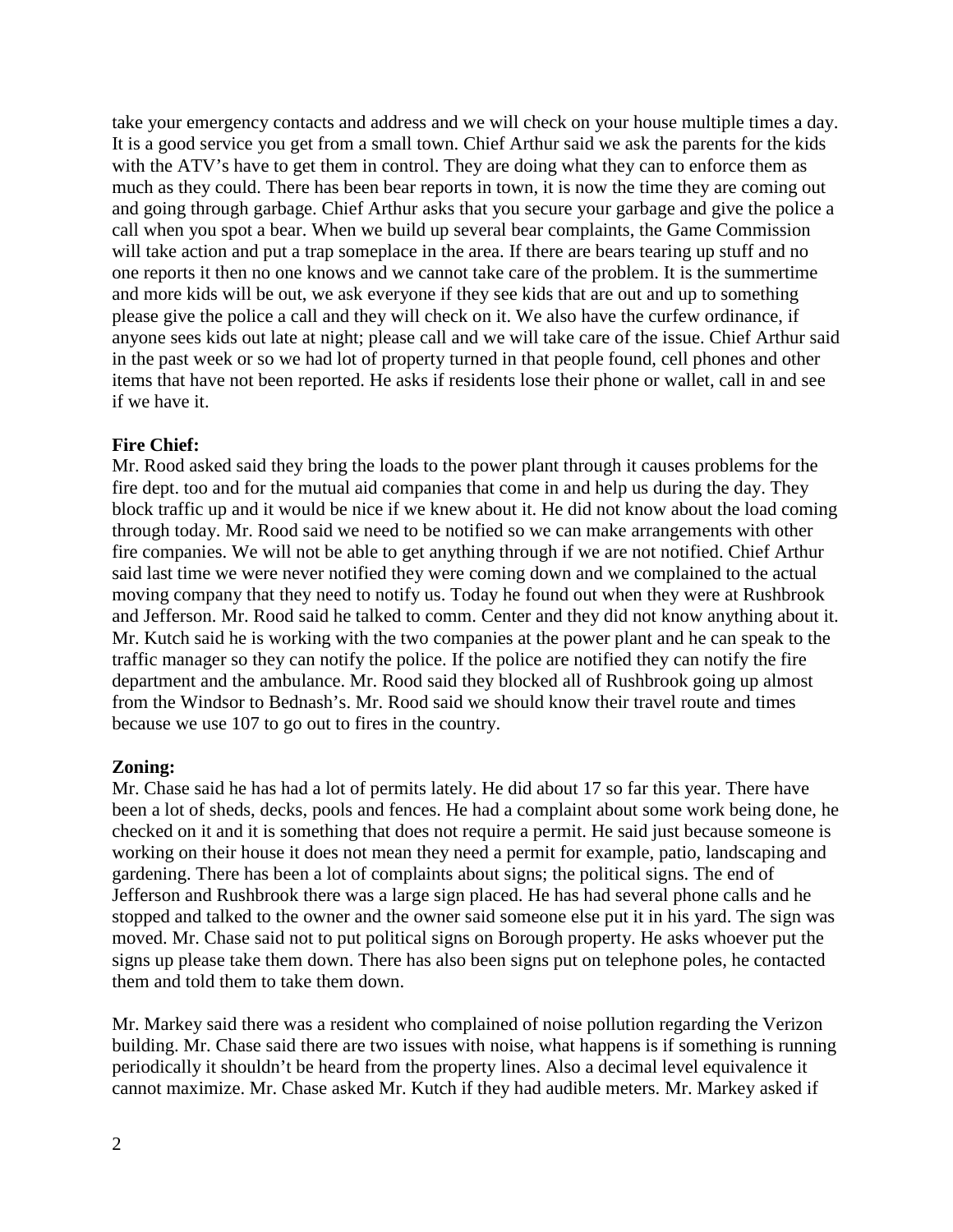we can coordinate and go over there and see if we can use the meter. The general complaint is the generator that is over at the Verizon building. They put up a fence around it but it does not act as the sound barrier. Mr. Kutch said they can check that.

#### **Engineer:**

Mr. Kutch provided an estimate for the Borough building parking lot. Also, for the Community Development Block Grant. The estimate for the parking lot is around \$106,000. Some stuff may be eliminated, that is just an estimate. The drainage on Delaware estimate is for \$185,000, which is for the CDBG. There are limited funds available for the grant. Mayor asked how the issue on Lincoln Ave. is. Mr. Kutch said it is all fixed, Tony went up there during one of the rain storms and everything seemed fine. He has not heard any complaints. Mr. Hunt said it is working great but they are supposed to raise the pavement along by the driveway at his neighbor's. The water is coming down the hill and still going over the lip that is there. Mr. Parks said an asphalt curb. Mr. Kutch asked if they were supposed to put that in. Mr. Parks said yes. Mr. Kutch said he is not sure if it is even on the plan. Mr. Parks said we talked about it. Mr. Kutch said he is not sure if that was included in that contract with Andrew. Mr. Napoli said it was supposed to be part of it. Mrs. Wilson asked if we should get an estimate from KBA for an estimate for the paving of Old Mill Rd. Mr. Napoli said it was one of the roads on the list. Mr. Smith said it was an estimate for the paving and sanitary sewers. Mrs. Wilson asked if we can get an estimate just for paving. She said so far no one has complained about their sewer, there is no road there it is bad. Mr. Markey said most of the portions of Old Mill that are really bad might not even have sewer lines running underneath of them. He does not see the Borough tackling all of Old Mill and all of the Woodlands all at once. Mrs. Wilson said no one is complaining recently about the sewers. Mr. Parks said there was a blockage. Mr. Parks said if we put a new road and then what if the sewer collapses. Mr. Markey said we can possibly put in a new line at the grass there and not touch the pavement but it is best to make sure before you go pave the whole thing and start ripping it up. We discussed possible grant options. Mr. Kulick said this can be for planning for next year. Mr. Smith said we should have KBA go down and evaluate the situation down there; we had numerous complaints about the sewers. There is definitely a problem down Old Mill Rd. The DPW will go down and fill up the holes. Mr. Smith said he does not think we can do anything to the roads until we evaluate the sewer system. If the sewers have to be done that is where we should start on Old Mill Rd. Mrs. Wilson said that is why I am bringing it up now, it starts with KBA and we need to know the monies to go for a grant. Mr. Kutch said they did survey work there over the years, he is sure he has some data in the system and they can bring it all together and bring it to the next meeting and go from there. Mr. Parks said what was done was Storm Water runoff there was no sewer work. Mr. Kutch said they located some sewers. Mr. Markey said instead of a total replacement they have technology where you can line the insides and kill the roots and seal everything up to repair the lines. Mr. Kutch said that depends on the condition of the piping.

Mr. Kutch asked if the Sewer Authority claims any ownership for the sewers down Old Mill. Mr. Markey said no. He said one of the things we can do is put in a sewer management fee. Mr. Mark said we can do a frontage fee, which is what they did in the early 70's when they put the sewer systems in. Mr. Smith said we should have Mr. Kutch look at it and report back to council.

#### **Solicitor:**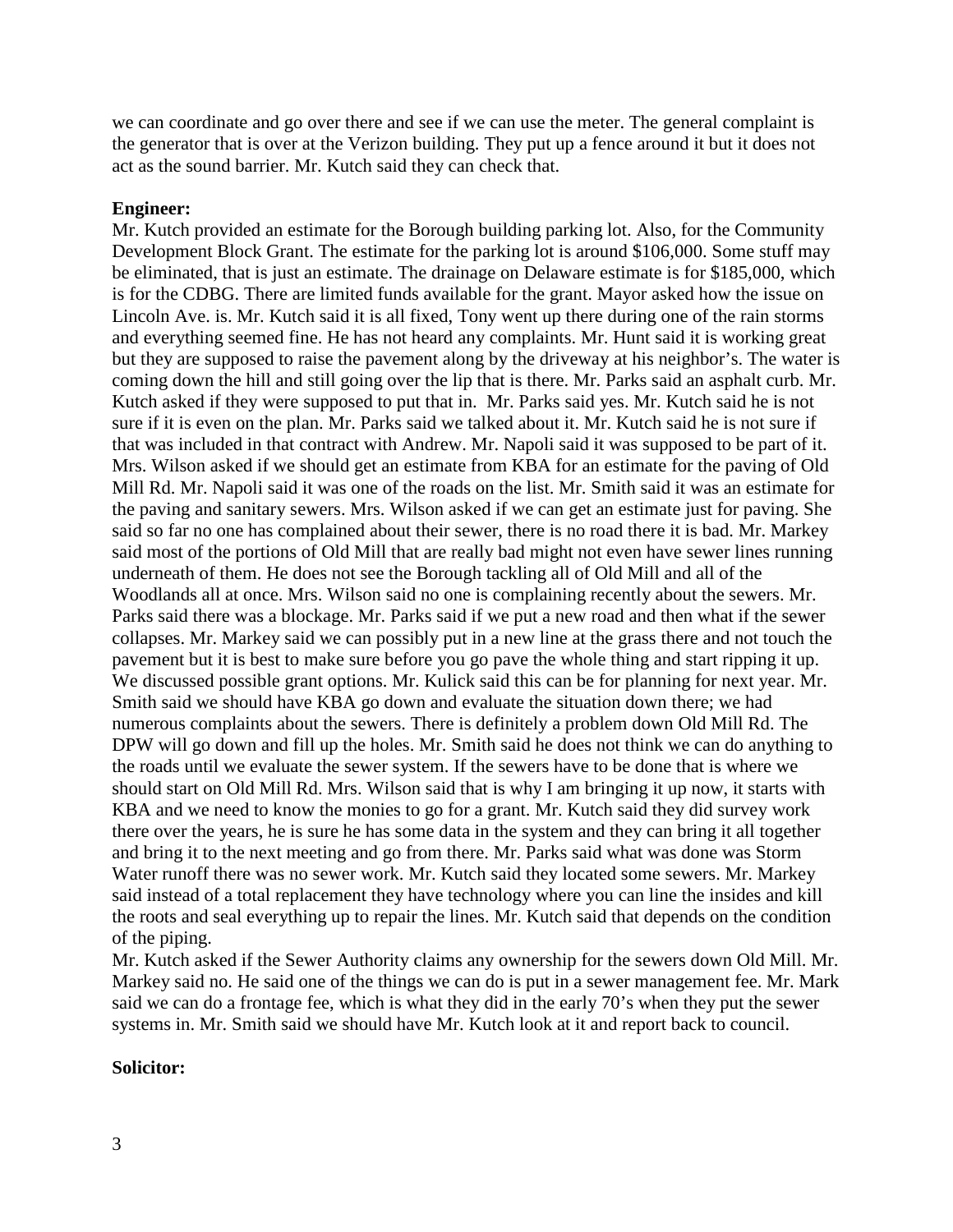The DPW garage sale will take place on or before June 7, 2017. Atty. Harrison said in terms of searching for the new site of the DPW building he asked if Powder Mill was considered Moon Rd. Mr. Rood said yes powder mill road was where Cemetery is now. Atty. Harrison said there are no records listed at the assessor's office, for Moon Rd. or Powder Mill Rd. Mrs. Wilson said Moon Rd., Mr. Savage had a lot of property there, on the right hand side he deeded 3 parcels to the vo-tech at that time. Atty. Harrison said the deed we have is from Mr. Savage. The resolution for the County Assessment will be for next meeting.

## **Junior Council:**

Dylan Reeves thanked Council for letting him being a part of council.

# **DPW:**

Mr. Markey said the new tractor arrived yesterday and Mr. Fuga said it is saving time on cutting with the 60 inch mower deck. Mr. Markey asked Mr. Parks if he ever got a hold of Bardanes in regards to the land that Bardanes owns for a new DPW garage. Mr. Parks will try and get a hold of him this week. Mr. Markey thanked Atty. Harrison for helping them looking through the tax maps and deeds for the land we own. Mr. Markey said we got 3 triaxles of millings so far, we have a lot more to do. If you are a spot that needs millings please be patient, we will get to you. We are going to try to get to some alley ways, Old Mill and Lane. We have a lot more to do and have more millings to use. This morning we had a company come in to do a demonstration on a machine, it is an asphalt mixer that takes millings and turns them into asphalt. Mrs. Wilson was present during the demonstration she said it was very impressive. Mr. Markey said it was not as expensive as he thought it was going to be but it probably ranges in the area of \$60,000-\$65,000. Mr. Markey said it is definitely a wish list item, something maybe we can save up for it. It would be a really nice piece of machinery for a town this size. Mrs. Wilson said there were two pieces of machinery, the other one was a crack sealer. Mrs. Wilson said in a couple years we will need a good sealer. Mr. Lou Demarco said Leeward construction has the exact same machine and they would probably mobilize it if the quantity was right. Mayor Smallacombe said it is a good idea to bring up with the County; they can buy it and let the municipalities use it.

Mr. Markey said the DPW was at a safety day that was put on by PA1 Call. He said we are not just doing work around here but we are also dedicated to education and going to classes, learning about safety and roads.

The County is going to facilitate a projection tube TV/Monitor drop off. The municipalities will host it. There is not a set date yet. When it becomes available it will be advertised.

Mr. Markey asked Mr. Mark about the new DPW vehicle. Mr. Mark said he talked to the representative the paperwork is coming out in June, we will fill it out and money will be coming in late October, early November of this year.

## **Safety:**

Mr. Napoli said he has not met with the chief's and assistant chiefs yet in regards to the fire/EMS tax break ordinance.

Mr. Napoli said the safety committee did an interview with Anthony Russo. A motion was made by Mr. Napoli on the recommendation of the safety committee and Mayor Smallacombe to hire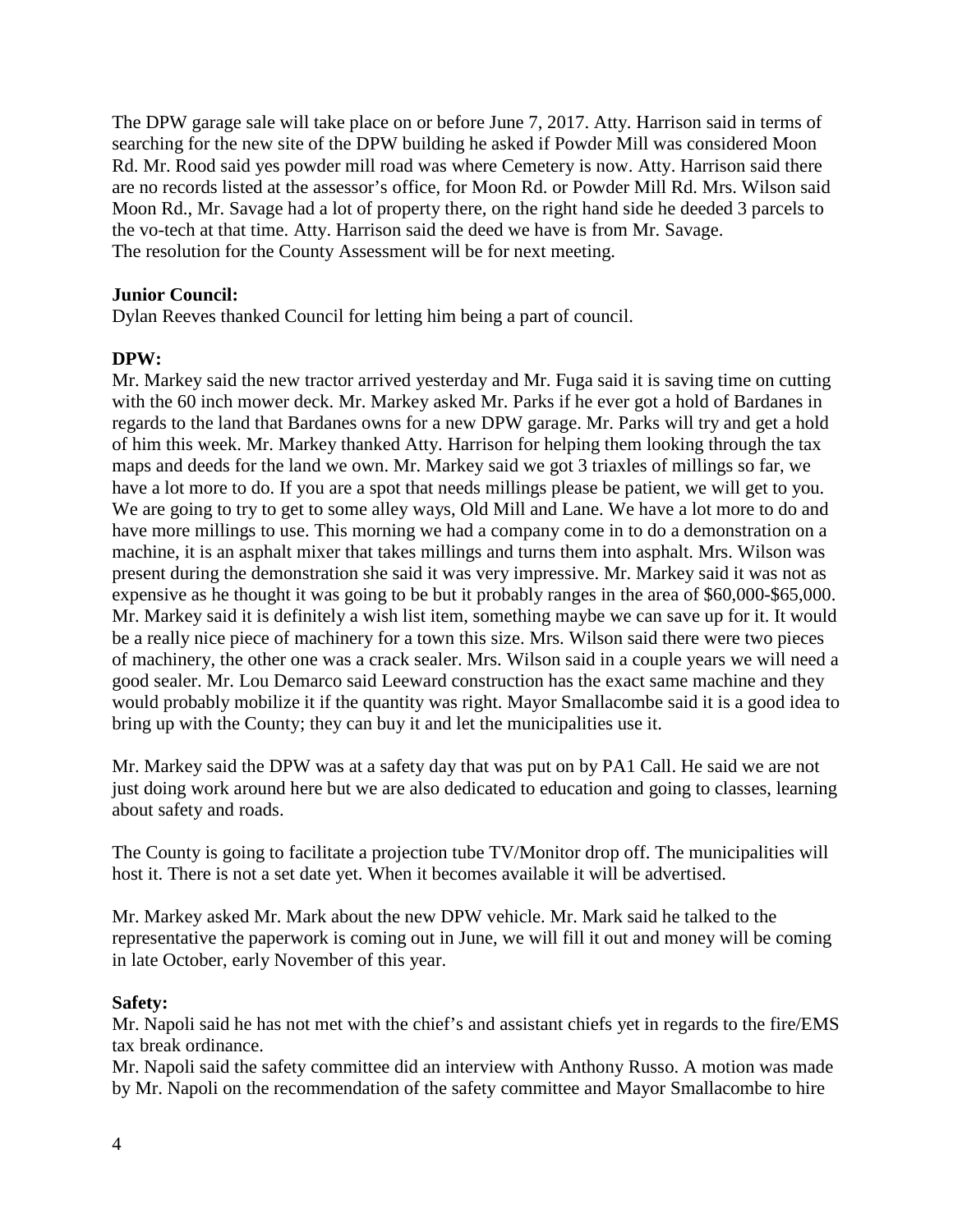Anthony Russo as a part time police officer at the standard training rate, seconded by Mr. Markey. All in favor; motion carried.

## **Recreation:**

Mr. Markey said they will hold a reorganization meeting next month. We need a voting body. He thinks we would be ok right now with 5 voting members. We are looking for people that will help out for events.

#### **Shade Tree:**

Mrs. Wilson asked if the DPW can top the trees from Kennedy's to Maple St. since they have a bucket truck it would make it a lot easier. Mrs. Wilson said Shade Tree has done trimming, all trees on Main will be mulched. They will have someone cutting and fertilizing. They cannot get the grass pavers they wanted. They are looking into getting a distributor for them. Mr. Lou Demarco said he can get her the distributors and can get her further information.

Mrs. Wilson said she had a discussion with some residents in town. One concern she has is the hedges on Division coming out of Shields ct. She cannot see coming out. Mr. Chase said he will talk to them. Mrs. Wilson said the bank manager is very concerned about the one way sign coming out of the one way drive. The sign is sticking out onto the sidewalk and the bank manager had complaints from people. Mr. Parks said the one way sign is the banks. Mrs. Wilson said it is not their sign. Mr. Markey said it is not our road. Mrs. Wilson said pedestrians have bumped into the sign and asked if the DPW can remove the sign. Mr. Markey said they cannot remove the sign it is private property. Basil Kleha said the State put that sign there and it is on state property. Basil Kleha said it is a safety problem. Mrs. Wilson said the 600 block of Davis, behind Battenberg's is bad and has holes and asked if DPW can do something. Mr. Markey said we might rent an asphalt spreader for the alleyways. It should alleviate some of the problems. Mrs. Wilson said also the 700 block of Mellow Ct. that is up behind Mr. Hunt's. The 300 block of Davis Ct. off of Maple also has pretty big holes.

## **Finance:**

Mr. Smith said the Finance Committee met and they talked about the first quarter and what happened financially within the Borough. As we go forward everyone is aware of the limitations that we all face financially within in the borough. The 6 months report after our meeting will be a little more detailed and at that time we will invite the accountant to come and review what we are doing and where we stand.

## **Crime Watch:**

Mr. Kulick said Randy Parry and Joe Beilman resigned from the Crime Watch. There was a meeting Monday night. Mr. Kulick put himself on the committee to try and keep it going. Vlad Kitchura also signed up. They are going ahead with the night out in August.

## **CBDG:**

**Community Block Development Grant:** KBA provided an estimate for drainage on Delaware for the grant. Mr. Parks said our costs would be the engineering costs. Mr. Parks said we can piece the project if we do not get an x amount we can go block by block. Mr. Kutch said we can start with grading it. Mr. Kutch asked if Delaware will qualify. Mr. Parks said it should. A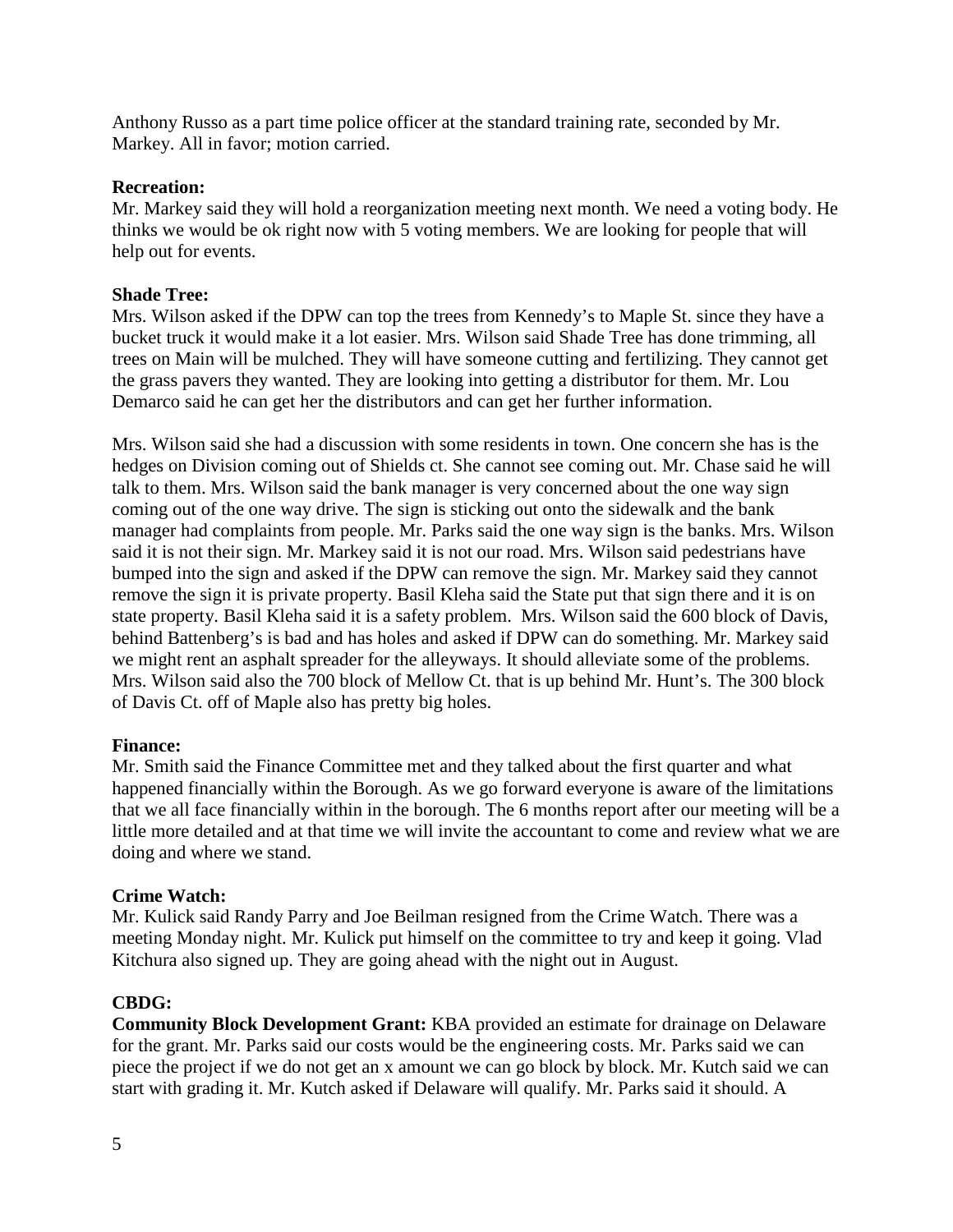motion was made by Mr. Parks and seconded by Mr. Napoli to pass resolution #8-17 for the CBDG to submit a proposal for \$185,000; borough will provide \$18,000 in local costs. All in favor; motion carried.

## **Gym Doors:**

Mrs. Wilson said the gym doors are complete and she had Mr. Rood inspect them. Mr. Rood said there are some areas where you will get some air through. Mayor said there are 3 big gaps in it. Mr. Rood suggested putting a sweep on the inside. Mr. Rood said in regards to fire safety they are safe. Mrs. Wilson said she can call them back. Mr. Smith said if they are not done properly he suggests call them back before we pay.

# **Lincoln Ave:**

Mr. Kulick asked if we are going to hold off on the check until we know if the original specs include the paved lip. Mr. Kutch looked over the plans and he did not see the raising of the curb included in the specs. Mr. Parks said we discussed this and what we talked about was to raise the berm. Mr. Kutch said he will find out. Mr. Markey read aloud the April 6, 2017 minutes regarding 720 Lincoln and it was said they will do a little bit more of a paved lip.

# **Johnson Ct.:**

Mr. Smith said a resident was concerned and to see if we can do anything about getting the light back there. Mr. Parks said PPL does not charge for the pole but they charge the light. Mr. Mark said in the past there have been residents that asked if we can put lights in alleyways. He said we never did because the light will shine in other people's yards and have people asking for lights in all alleyways. Mr. Napoli said he lives in one of the alleyways and they had to put lights themselves up on the house to make sure it was lit. He suggested the resident put a motion light on her garage to keep it lit.

## **Public Comment:**

Mr. Rood said he is sitting here adding up numbers, all the equipment the DPW has will have to sit outside now, where are we going to get the money to put up a new garage. Mr. Kulick said part of the reason for getting rid of the old DPW garage was the costs of maintaining, repairing it and heating it. Mr. Rood said if they blocked the steps going upstairs and put a door at the bottom and shut the heat off they could have done the same thing at the lower level and some insulation added. Our equipment will sit outside now all winter and rot quicker. Mr. Markey said for what we are looking at building with the sale of DPW garage and recycling truck it will put up a pretty good new DPW garage. Mr. Rood said he doubts it, he is in construction. He does not think the cost of the building is realistic to real people. He said even though you are a borough an engineer has to get involved in designing it, so you have costs there. Mr. Mark said he is in favor of a new DPW garage but we are getting a little bit of ahead of ourselves with these costs analysts and how much we are going to pay for the DPW garage. One thing we are forgetting is it a public building and labor and industry has to come in and approve the building. It has to go to the engineer. First thing is we have to find a piece of land, then have someone draw it and do the specs because we are going to do a building labor and industry won't approve it and we are going to have all that money in something that cannot be occupied. Mr. Kutch said it is not labor and industry it is our third party inspection, labor and industry does not do that anymore. Mr. Mark said he is afraid we are going to put a building up and not going to be able to use it. Mr.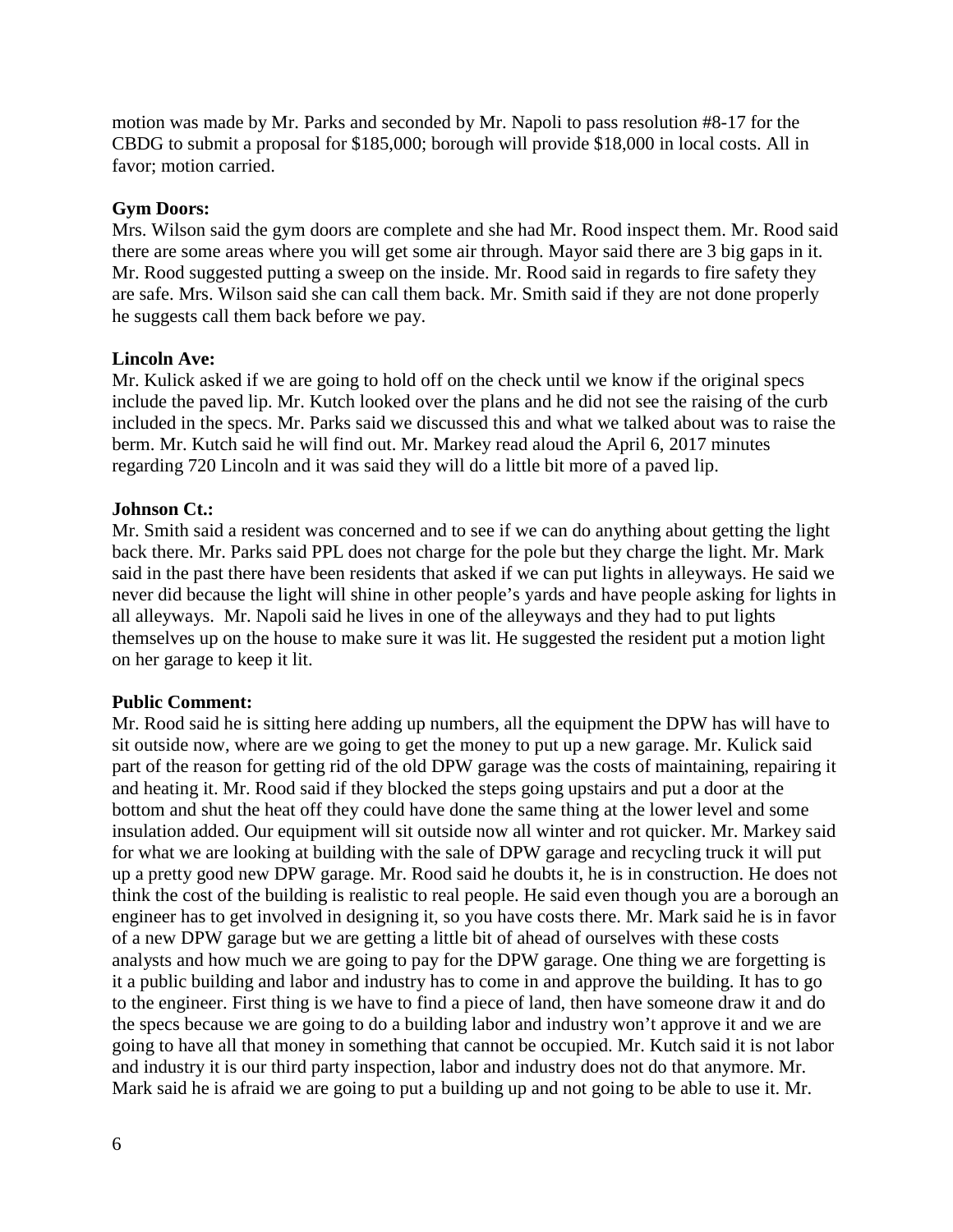Kutch said a metal building will be the least expensive way to go. Mr. Kutch asked if we are going to be doing repairs in there, welding; that kind of stuff adds to the electrical cost. He said he can get them some sample plans that were done for other municipalities and we can get a general idea of the square foot costs. He asked how many bays we are looking at. Mr. Markey said three. Mr. Rood said the \$40,000 we got for the DPW garage will get eaten up with just costs of equipment being left outside, if we have to buy land and now we have to travel back and forth to get salt and the costs to put up a new building. Mr. Rood said he knows we aren't talking about a fancy building but there are still costs involved.

Lou Demarco asked how long the alleyway by convenient will be shut down, where UGI is working. They are looking for a gas leak. Mrs. Wilson said they were tamping it down late afternoon so it's assumed they are finishing up.

Lou Demarco thanked the DPW for taking care of the area in front of his house; they did a really nice job.

Bob Chase said on Delaware where the underpass is, DPW put the stone down and it did not wash away at all. It was really nice.

Donna Stackel asked if 402 Delaware ever got done. Mr. Markey said no, we have to go flush the drain pipe out. She said she would really appreciate it.

Mr. Kulick said the fireman's convention is looking for ads. A full page is \$120.00. Mr. Markey asked what we would advertise. Mr. Mark said we should all chip in and buy a full page ad, that's the way we always done it when something is going on like that. Mrs. Wilson said all of council's name will be on it and if the Mayor wants his name on it.

## **New Business:**

Mr. Markey said he received 2 phone calls yesterday requesting we discuss the Jermyn Baseball batting cages that were never constructed over at the park. There were some disagreements about some zoning issues about where the batting cage was supposed to go. A phone call was from a concerned parent. It was discussed a year and a half ago. Bob Chase said it was because it was close to a former council person's back yard and they didn't want it there. Mr. Markey said yes it was a zoning issue. Bob Chase said it has nothing to do with zoning. Mr. Markey said Jermyn Youth Sports wants to go ahead with the batting cage with council's permission. It would be within 4 ft. away from someone else's property. Mayor said it would be nice right along the first base line. Mr. Parks said they had it for a couple of years now. Mr. Markey said one of the thoughts one of the parents had was to put it right next to the dirt pile by the shed. Mr. Kulick said they need to come to us on where they are going to put it before we say it's ok. Mr. Markey said he will go back to baseball and decide on where it has to go. The pouring of the concrete pad is going to be donated.

Mr. Markey said there are a few of us councilman that got together and are selling some mugs and t –shirts. They are also taking orders for hooded sweatshirts. All of the proceeds are going towards new Christmas lights in town. They are almost at their goal right now, to buy one of the lights. They want to make enough to meet their goal, purchase one of the lights and present it to the Holiday Lights Committee. If they get one of the lights up in town this holiday season